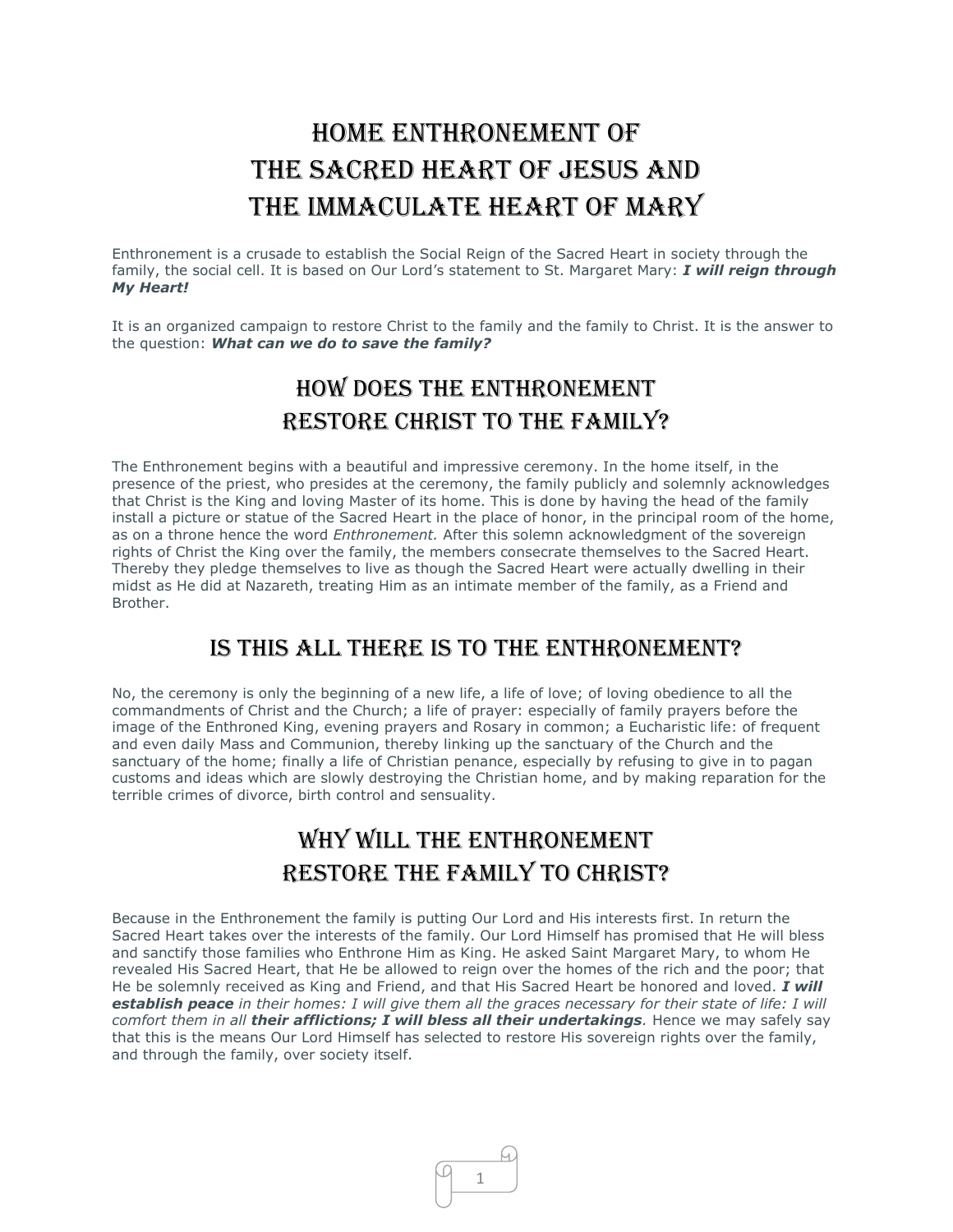## Has This Work Been Approved?

Yes, first by the Sacred Heart Himself, as evidenced by the countless conversions, both of individuals and families, where the Sacred Heart has been Enthroned: secondly, by four popes of the 20th Century: St. Pius X called it *a work of social salvation*. Benedict XV wrote to Father Mateo, its founder: *Nothing is more opportune than your undertaking.* Pius XI blessed this work many times both publicly and privately, and Pius XII wrote to Father Mateo praising him for his work and encouraging him to continue the work of *the Enthronement, which is so well suited to foster the reign of love and mercy of the Sacred Heart in the family.*

# WHAT MUST I DO TO ENTHRONE the Sacred Heart in My Home?

- 1. Learn what it is and how important it is.
- 2. It is important to have a priest preside over the ceremony, but it is not essential, to gain the indulgences. For serious reasons, the father or someone else may preside and lead the prayers.
- 3. If possible have the Holy Sacrifice of the Mass offered that morning for the reign of the Sacred Heart in your home, and as an act of love and reparation to the Sacred Heart. The entire family should try to receive Communion at this Mass, or at another Mass.
- 4. Obtain as beautiful a picture or statue of the Sacred Heart as possible. If you already have a picture, use that one.
- 5. Below the place of honor reserved for the statue or picture, prepare a "throne" or "altar," that is to say, a table (or perhaps the mantelpiece) covered with a white cloth, beautifully decorated with flowers and candles. The picture or statue and holy water should be placed on a small table near the "throne" before the ceremony.
- 6. Invite your relatives and friends to be present, thus you will already begin to be an "apostle of the Sacred Heart." Have a family party after the ceremony, with a special treat for the children, who, of course, should be present at the ceremony, even the smallest.
- 7. Make this day one of the outstanding events of the family life one long to be remembered. The greater the solemnity, the better.

**Note:** There is no more appropriate way for a young couple to begin their married life, than to enthrone the Sacred Heart in their new home.

#### Enthronement Preparation

A day is chosen for the Enthronement ceremony which has a special signification for the family, (a marriage anniversary, for example) or an appropriate liturgical feast day, or a day on which a priest can be present, when possible.

The better and more serious the preparation for the Enthronement, the greater will be the blessings on the family coming from this event. This preparation can be extended over three days (a triduum), or over nine days (a novena). It could consist of recitation of the litany of the Sacred Heart, *along with the following preparatory prayer:*

### **PRAYER**

O Divine Heart of Jesus,/ come dwell among us,/ for we love Thee./ Visit our home/ as once Thou didst come/ to Thy friends at Cana,/ Bethany,/ and the home of Zachaeus, the publican. We wish to place our family/ under Thy care,/ and bring it into intimate union/ with Thee,/ O Sacred Heart of Jesus, Thou art our most faithful Friend. No one has ever loved us/ as Thou hast done. And we wish to

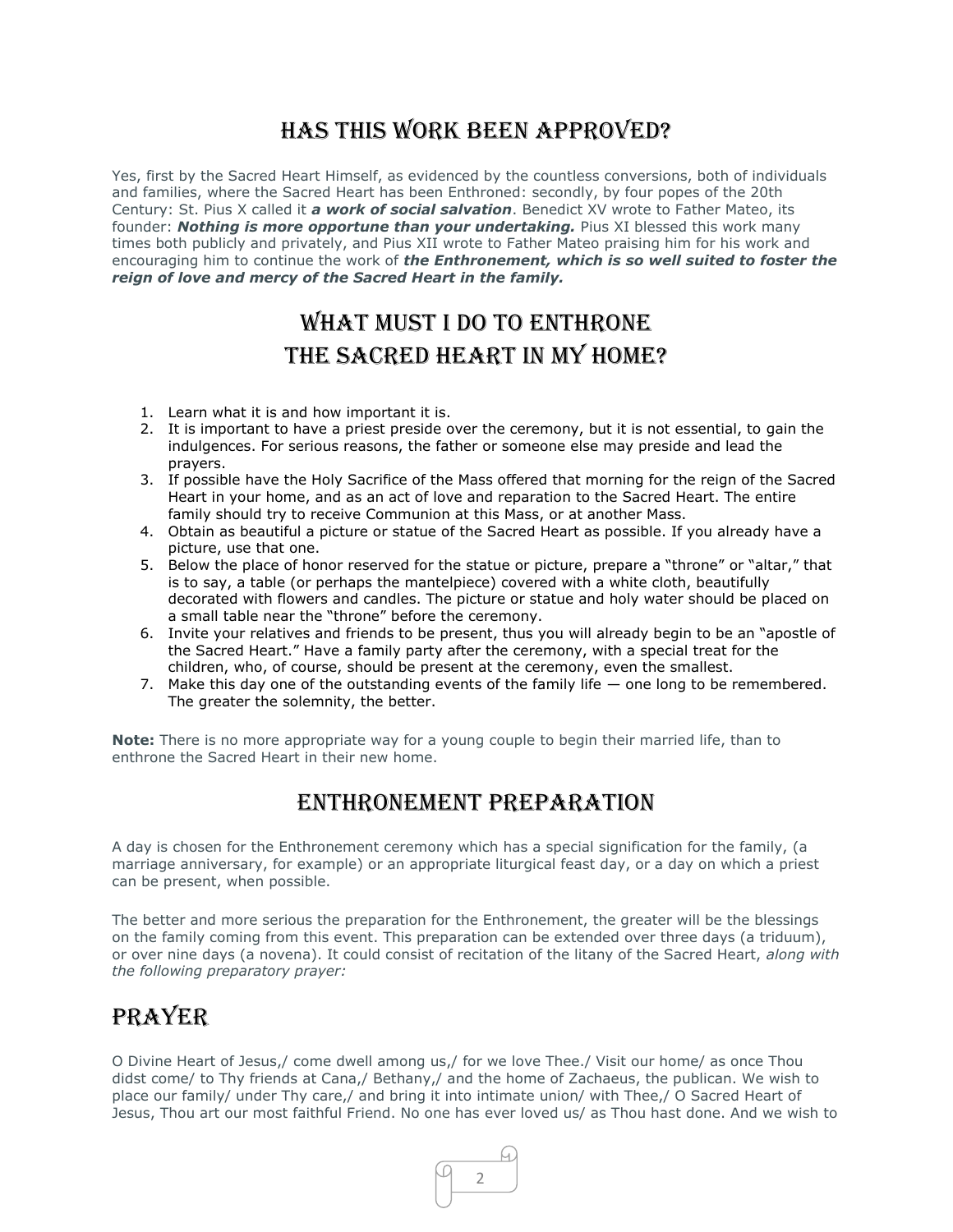love Thee/ for those who do not love Thee,/ as Thou art our God and Savior. Thou art also our Lord and King. Since so many scorn/ Thy kingly might,/ we desire to call it down/ upon our family. Take Thou possession/ of this hearth,/ where we shall reserve/ a throne as a place of honor for Thee.

Grant that the day of Enthronement be/ both for our family, and for Thee,/ a day of great joy/ and the beginning of our life/ truly in submission/ and intimate union with Thee. All our thoughts and actions must be/ in harmony with Thy Sacred Law. We wish to cast aside/ our disordered self-love/ and to love our neighbor/ as Thou hast loved us,/ and dost continue to love us.

Living in a world/ which has for the most part become/ once again pagan,/ and no longer knows Thee,/ O Divine Heart of Jesus,/ we ask of Thy gracious presence/ the charity of the first Christians,/ of the Apostles,/ and of the Martyrs. Grant that by this household,/ which seeks to belong/ to Thee completely,/ other families may embrace Thy charity/ and that thus from family to family/ the entire globe may submit to Thy Royalty.

O Immaculate Heart of Mary,/ perfect model of fidelity to Our Lord/ and of union with Him,/ extend and strengthen,/ within our hearts and our families/ the reign of charity, the reign of the Sacred Heart of Jesus. *Amen.*

## Litany of the Sacred Heart of Jesus

*(Leader)* Lord, have mercy on us. *(All)* Christ, have mercy on us. Lord, have mercy on us. Christ hear us. Christ graciously hear us. God the Father of Heaven, \* Have mercy on us. God the Son, Redeemer of the World, \* God the Holy Ghost, \* Holy Trinity, One God, \* Heart of Jesus, Son of the Eternal Father, \* Heart of Jesus, formed by the Holy Ghost in the womb of the Virgin Mother, \* Heart of Jesus, substantially united to the Word of God, \* Heart of Jesus, of Infinite Majesty, \* Heart of Jesus, Holy Temple of God, \* Heart of Jesus, Tabernacle of the Most High, \* Heart of Jesus, House of God and Gate of Heaven, \* Heart of Jesus, burning Furnace of Charity, \* Heart of Jesus, Vessel of justice and love, Heart of Jesus, full of goodness and love, \* Heart of Jesus, Abyss of all virtues, \* Heart of Jesus, most worthy of all praise, \* Heart of Jesus, King and center of all hearts, \* Heart of Jesus, in Whom are all the treasures of wisdom and knowledge, \* Heart of Jesus, in Whom dwelleth all the fullness of the divinity, \* Heart of Jesus, in Whom the Father was well pleased, \* Heart of Jesus, of whose fullness we have all received, \* Heart of Jesus, desire of the everlasting hills, \* Heart of Jesus, patient and abounding in mercy, \* Heart of Jesus, rich unto all who call upon Thee, \* Heart of Jesus, Fountain of life and holiness, \* Heart of Jesus, Propitiation of our sins, \* Heart of Jesus, filled with reproaches, \* Heart of Jesus, bruised for our offenses, \*

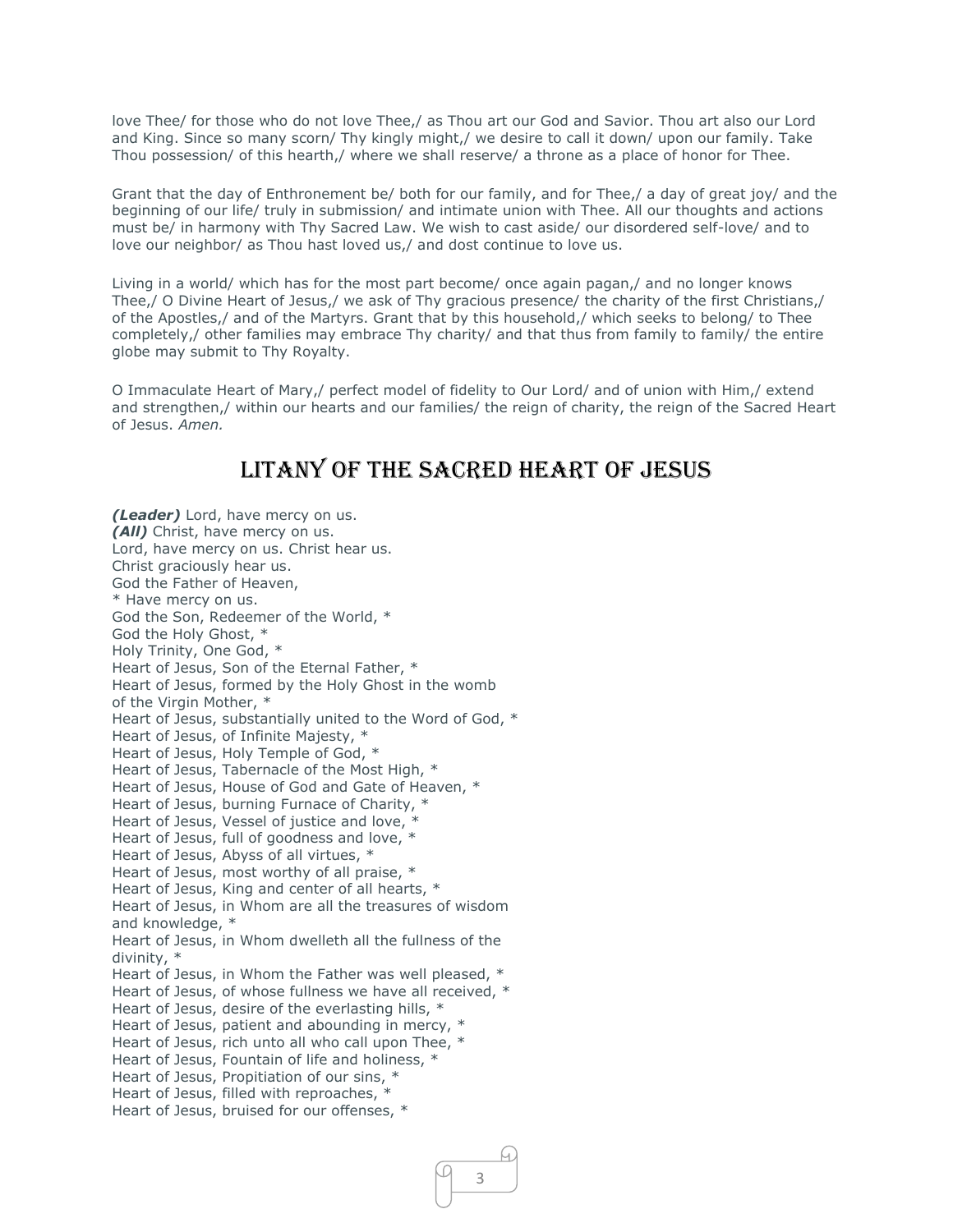Heart of Jesus, made obedient unto death, \* Heart of Jesus, pierced with a lance, \* Heart of Jesus, Source of all consolation, \* Heart of Jesus, our Life and Resurrection, \* Heart of Jesus, our Peace and Reconciliation, \* Heart of Jesus, Victim for our sins, \* Heart of Jesus, Salvation of those who hope in Thee, \* Heart of Jesus, Hope of those who die in Thee, \* Heart of Jesus, Delight of all the saints, \* Lamb of God, Who takest away the sins of the world, Spare us, O Lord. Lamb of God, Who takest away the sins of the world, Graciously hear us, O Lord. Lamb of God, Who takest away the sins of the world, Have mercy on us. Jesus, meek and humble of Heart, Make our hearts like unto Thy Heart. *(Leader)* Let us Pray.

*(All)* Almighty and eternal God, consider the heart of Thy well beloved Son, and the praises and satisfaction He offers Thee in the name of sinners; appeased by worthy homage, pardon those who implore Thy mercy, in the name of Jesus Christ Thy Son, Who lives and reigns with Thee, world without end. *Amen.*

### The Litany of the Blessed Virgin Mary

*(Leader)* Lord, have mercy on us. *(All)* Christ have mercy on us. Lord, have mercy on us. Christ, hear us. Christ, graciously hear us. God, the Father of Heaven, Have mercy on us. God the Son, Redeemer of the world, Have mercy on us. God, the Holy Ghost, Have mercy on us. Holy Trinity, One God, Have mercy on us. Holy Mary, \* Pray for us. Holy Mother of God, \* Holy Virgin of Virgins \* Mother of Christ \* Mother of Divine Grace, \* Mother Most Pure, \* Mother Most Chaste, \* Mother Inviolate, \* Mother Undefiled, \* Mother Most Amiable, \* Mother Most Admirable, \* Mother of Good Counsel, \* Mother of Our Creator, \* Mother of Our Savior, Mother of the Church, \* Virgin Most Prudent, \* Virgin Most Venerable, \* Virgin Most Renowned, \* Virgin Most Powerful, \* Virgin Most Merciful, \*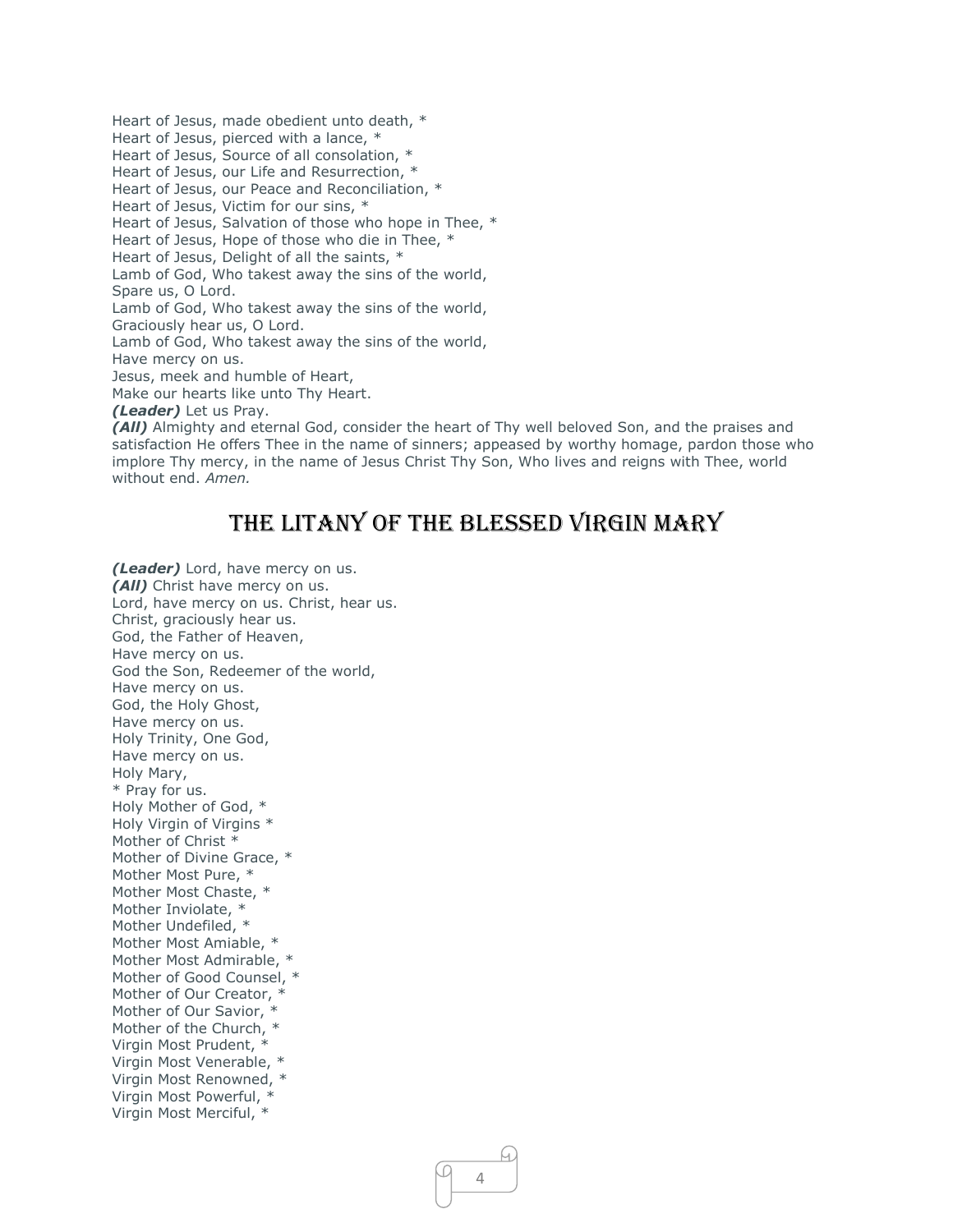Virgin Most Faithful, \* Mirror of Justice, \* Seat of Wisdom, \* Cause of our Joy, \* Spiritual Vessel, \* Vessel of Honor, \* Singular Vessel of Devotion, \* Mystical Rose, \* Tower of David, \* Tower of Ivory, \* House of Gold, \* Ark of the Covenant, \* Gate of Heaven, \* Morning Star, \* Health of the Sick, \* Refuge of Sinners, \* Comforter of the Afflicted, \* Help of Christians, \* Queen of Angels, \* Queen of Patriarchs, \* Queen of Prophets, \* Queen of Apostles, \* Queen of Martyrs, \* Queen of Confessors, \* Queen of Virgins, \* Queen of all Saints, \* Queen Conceived Without Original Sin, \* Queen Assumed into Heaven, \* Queen of the Most Holy Rosary, \* Queen of Peace, \* Lamb of God, Who takest away the sins of the world, Spare us, O Lord. Lamb of God, who takest away the sins of the world, Graciously hear us, O Lord. Lamb of God, Who takest away the sins of the world, Have mercy on us. Pray for us, O Holy Mother of God, That we may be made worthy of the promises of Christ.

Let us pray: Grant, we beseech Thee, O Lord God, that we Thy servants may enjoy perpetual health of mind and body and by the glorious intercession of Blessed Mary ever Virgin, be delivered from present sorrow and enjoy eternal happiness. Through Christ Our Lord. *Amen.*

### CEREMONY OF ENTHRONEMENT

It is, again, recommended to have Mass celebrated for the intentions of the family the day of the Enthronement, or at least to attend Mass as a Family and to receive Holy Communion (at least the Sunday before).

The place reserved for the image is set up as a small altar. The image of the Sacred Heart is prepared on another table covered in white with candles and flowers. A small bottle of holy water is also prepared.

5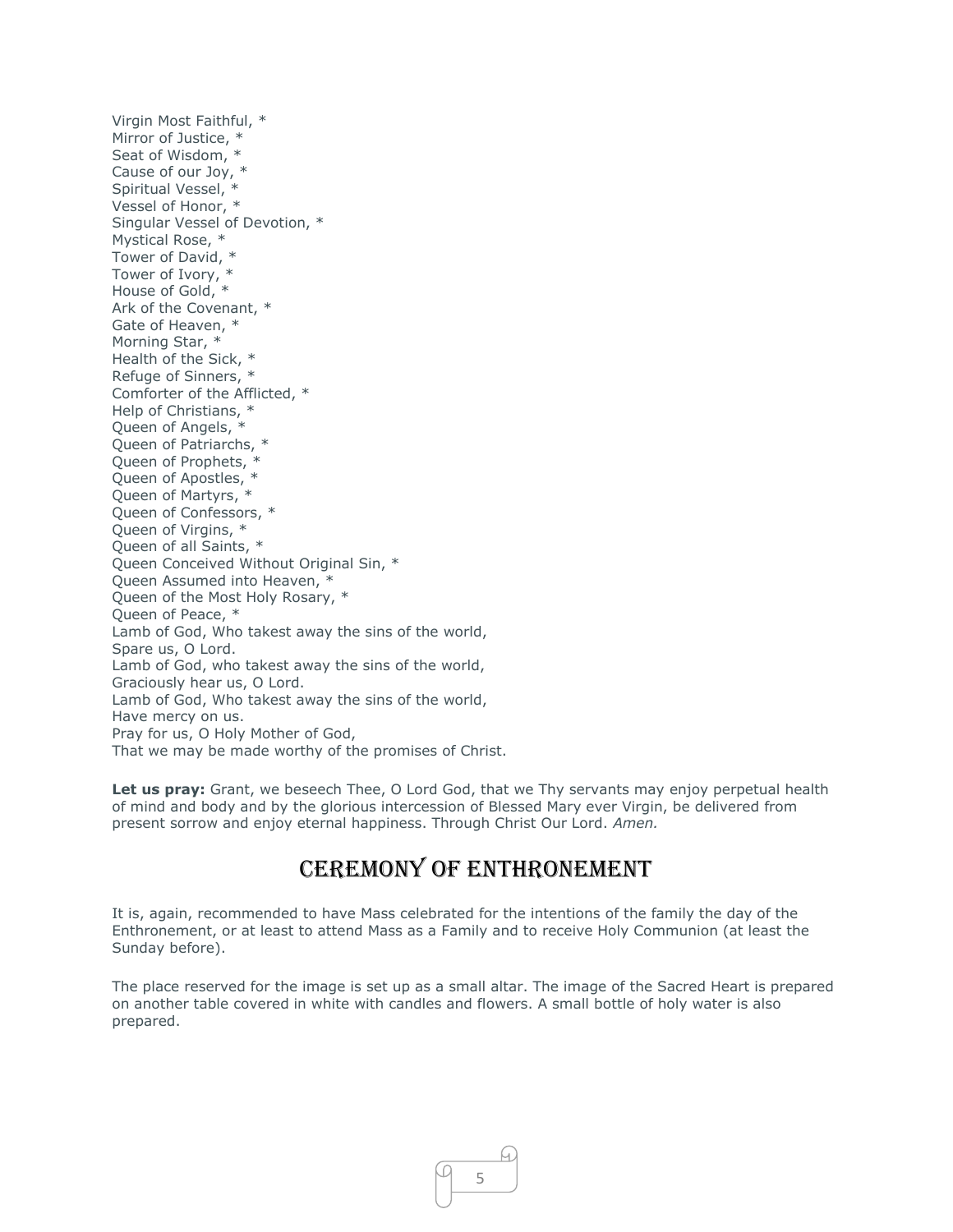# Blessing of the House or Apartment (ad libitum)

*At the set hour, parents, children, and friends assemble in the main room of the house for the ceremony. If the house is not yet blessed, the priest, in surplice and white stole, first blesses it.*

**V.** *Adjutorium nostrum in Nomine Domini.*

*R. Qui fecit caelum et terram.*

*V. Dominus vobiscum.*

*R. Et cum spiritu tuo.*

*Oremus.*

*Bene +dic Domine, Deus omni-potens, domum istam; ut sit in ea sanitas, castitas, victoria, virtus, humilitas, bonitas, et mansuetudo, plenitudo legis, et gratiarum actio Deo Patri, et Filio, et Spiritui Sancto; et haec benedictio maneat semper super hanc domum et super habitantes in ea nunc et in omnia saecula saeculorum. Amen.*

**V.** Our help is in the Name of the Lord. **R.** Who made Heaven and earth. **V.** The Lord be with you. **R.** And with your spirit. Let us pray.

O Lord God Almighty, bless this house. In it may there be health, chastity, victory over sin, strength, humility, goodness of heart and gentleness, full observance of Thy law and gratefulness to God the Father, and the Son, and the Holy Ghost. And may this blessing remain upon this house and upon those who live here, now and for ever and ever. *Amen.*

## Blessing of the Images (Statues) of the Sacred Heart and the Immaculate Heart

*When it is impossible to have a priest present, the images are blessed beforehand. The family kneels before the images. The priest, in surplice and white stole, begins by the blessing.*

- *V. Adjutorium nostrum in Nomine Domini.*
- *R. Qui fecit caelum et terram.*

*V. Dominus vobiscum.*

*R. Et cum spiritu tuo.*

*Oremus.*

*Omnipotens sempiterne Deus, qui Sanctorum tuorum imagines sculpi aut pingi non reprobas, ut quoties illas oculis corporis intuemur, toties eorum actus et sanctitatem ad imitandum memoriae oculis meditemur, hanc quaesumus, imaginem (seu sculpturam) in honorem et memoriam Sacratissimi Cordis Unigeniti Filii tui Domini nostri Jesu Christi, adaptam bene+dicere et sancti+ficare digneris; et praesta, ut quicumque coram illa Cor Sacratissimum Unigeniti Filii tui suppliciter colere et honorare studuerit, illius meritis et obtentu, a te gratiam in praesenti, et aeternam gloriam obtineat in futurum. Per eundeum Christum Dominum nostrum. Amen.*

6

ſu.

*Ultimo aspergat aqua benedicta.*

**V.** Our help is in the Name of the Lord

- **R.** Who made Heaven and earth.
- **V.** The Lord be with you.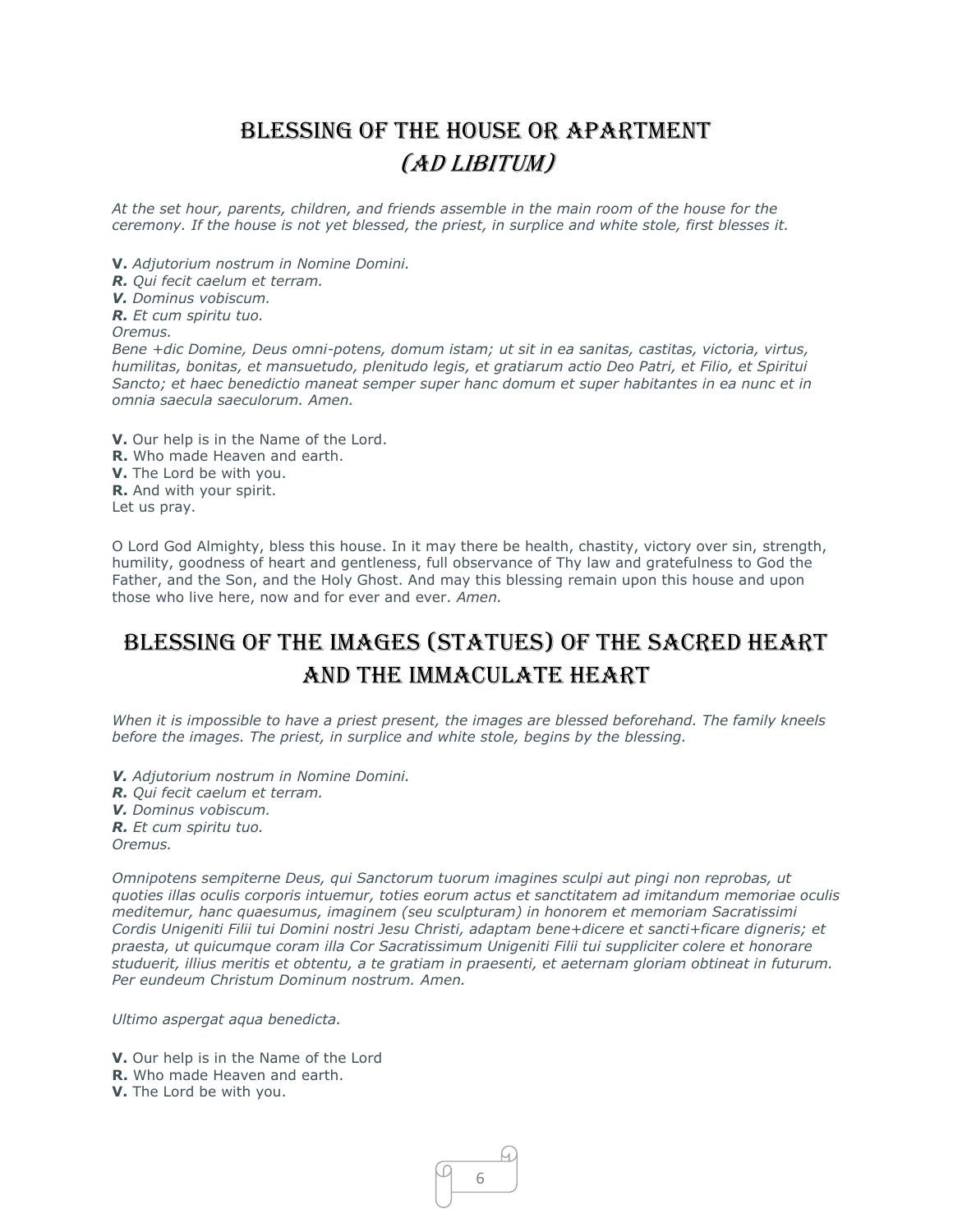**R.** And with your spirit. Let us pray.

Almighty, everlasting God, Thou dost not forbid us to represent Thy saints in stone or paint, so that, as often as we look upon their likenesses with the eyes of the body, we may with the eyes of the mind meditate upon their holiness and be led to imitate their deeds. In Thy kindness, we beg Thee to bless and sanctify these pictures (statues), meant to honor and call to mind the Most Sacred Heart of Thy only-begotten Son, Our Lord Jesus Christ and the Immaculate Heart of Mary, His Most Holy Mother. May all who in their presence humbly strive to serve and honor Thy only-begotten Son, Our Lord Jesus Christ, and the Blessed Virgin Mary, by Their merits and intercession gain from Thee grace in the present life and eternal glory in the life to come. Through Christ Our Lord. *Amen.*

*Then the priest sprinkles the images with holy water.* 

#### Enthronement of the Images

*Then the head of the family sets up the images of the Sacred Heart of Jesus and the Immaculate Heart of Mary in a place of honor, in order to render homage to the Reign of the Love of Jesus Christ and the Blessed Virgin Mary which is everywhere so unknown.*

### Recitation of 'the cReed'

*After the blessing, in order to give explicit expression to the faith of the family, all recite the Apostles' Creed out loud and standing.* 

I believe in God/ the Father Almighty,/ Creator of Heaven and earth;/ and in Jesus Christ/ His only Son,/ Our Lord/ Who was conceived by the Holy Ghost,/ born of the Virgin Mary,/ suffered under Pontius Pilate,/ was crucified,/ died,/ and was buried. He descended into hell,/ the third day He rose again from the dead;/ He ascended into heaven/ and sitteth at the right hand of God the Father Almighty,/ from whence He will come to judge the living and the dead. I believe in the Holy Ghost,/ the Holy Catholic Church,/ the Communion of Saints,/ the forgiveness of sins,/ the resurrection of the body/ and life everlasting. *Amen.*

### Address of the Priest

Everyone is seated while the priest addresses a few words to those present. He recalls:

- The signification of the Enthronement;
- The Christian life of obedience, confidence and love that the Sacred Hearts await from the families who have given Jesus and Mary this honor;
- The special and abundant blessings which are given to those families faithful to their promises to Jesus and Mary;
- The family's promise to renew frequently its consecrations, especially during the evening prayers.

# Act of Consecration of the Family to the Sacred Heart of Jesus

*This form was approved by St. Pius X on May 19, 1908 and is required as such to gain the indulgences. Thus, it cannot be modified. It is recited kneeling by both the priest and the family. If a priest is not present, it is led by the head of the household.*

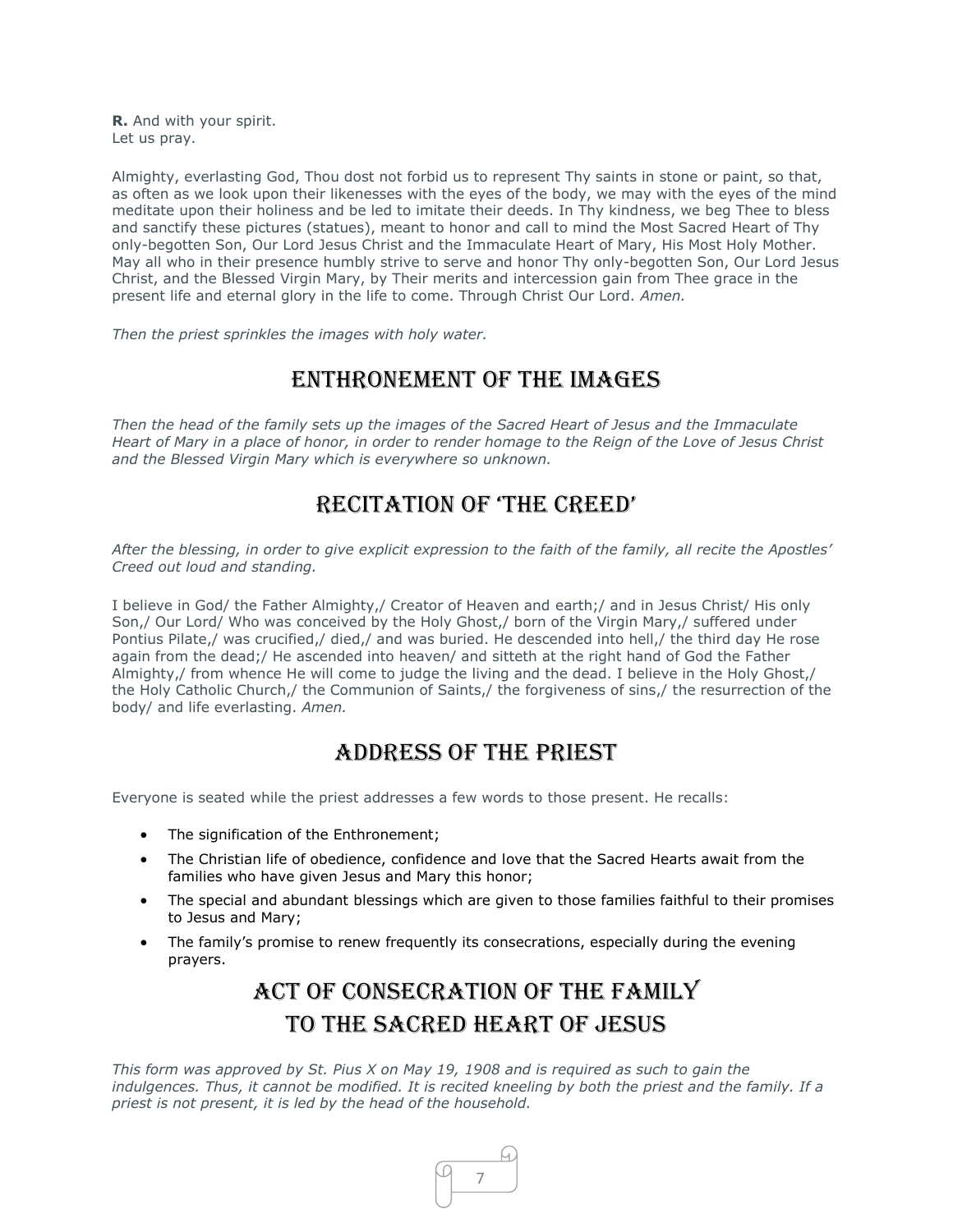O Sacred Heart of Jesus,/ Who didst make known to St. Margaret Mary/ Thine ardent desire to reign over Christian families,/ behold us assembled here today/ to proclaim Thine absolute dominion/ over our home.

Henceforth we purpose/ to lead a life like unto Thine,/ so that amongst us may flourish/ the virtues for which Thou didst promise peace on earth,/ and for this end/ we will banish from our midst/ the spirit of the world/ which Thou dost abhor so much.

Thou wilt reign over our understanding/ by the simplicity of our faith. Thou wilt reign over our hearts/ by an ardent love for Thee;/ and may the flame of this love/ be ever kept burning in our hearts/ by the frequent reception of the Holy Eucharist.

Deign, O Divine Heart,/ to preside over our meetings,/ to bless our undertakings, both spiritual and temporal,/ to banish all worry and care,/ to sanctify our joys,/ and soothe our sorrows. If any of us should ever have/ the misfortune to grieve/ Thy Sacred Heart, remind him of Thy goodness and mercy/ towards the repentant sinner.

Lastly, when the hour of separation will sound,/ and death will plunge our home into mourning,/ then shall we all,/ and every one of us,/ be resigned to Thy eternal decrees,/ and seek consolation in the thought/ that we shall one day be reunited in Heaven,/ where we shall sing the praises and blessings/ of Thy Sacred Heart for all eternity.

May the Immaculate Heart of Mary,/ and the glorious Patriarch St. Joseph,/ offer Thee this our Consecration,/ and remind us of the same all the days of our life.

Glory to the Divine Heart of Jesus,/ our King and our Father.

#### Homage to the Immaculate Heart of Mary

*All stand, in order to thank the Immaculate Heart of Mary for the grace of the Enthronement that Jesus has granted to the family, and to proclaim this good Mother as the Queen of the home. Her image is installed next to that of the Sacred Heart. All recite the Hail Holy Queen.*

Hail, Holy Queen, Mother of mercy, hail our life, our sweetness, and our hope. To Thee do we cry, poor banished children of Eve; to Thee do we send up our sighs, mourning and weeping in this valley of tears. Turn then, most gracious advocate, Thine eyes of mercy toward us, and after this our exile, show unto us the blessed fruit of Thy womb, Jesus, O clement, O loving, O sweet Virgin Mary.

# Act of Consecration of the Family to the Immaculate Heart of Mary

O Immaculate Heart of Mary,/ Mother of the Heart of Jesus,/ Mother and Queen of our household,/ that we may fulfill Thy ardent desire,/ we consecrate ourselves to Thee,/ and we beseech Thee to reign over our family. Reign over each one of us,/ and teach us how to make the Sacred Heart of Thy Divine Son/ reign and triumph in us and about us,/ as He has reigned and triumphed in Thee.

Reign over us, O Beloved Mother,/ so that we may be Thine both in prosperity and in adversity,/ in joy and in sorrow,/ in health and in sickness,/ in life and in death. O most compassionate Heart of Mary, Queen of Virgins,/ watch over our souls and our hearts/ and preserve them from the flood of pride,/ impurity,/ and paganism of which Thou hast complained so bitterly. We desire to do reparation/ for the numerous crimes committed/ against Jesus and Thee. We call upon our home,/ upon the homes of this country/ and upon those of the entire world,/ the peace of Christ in justice and charity.

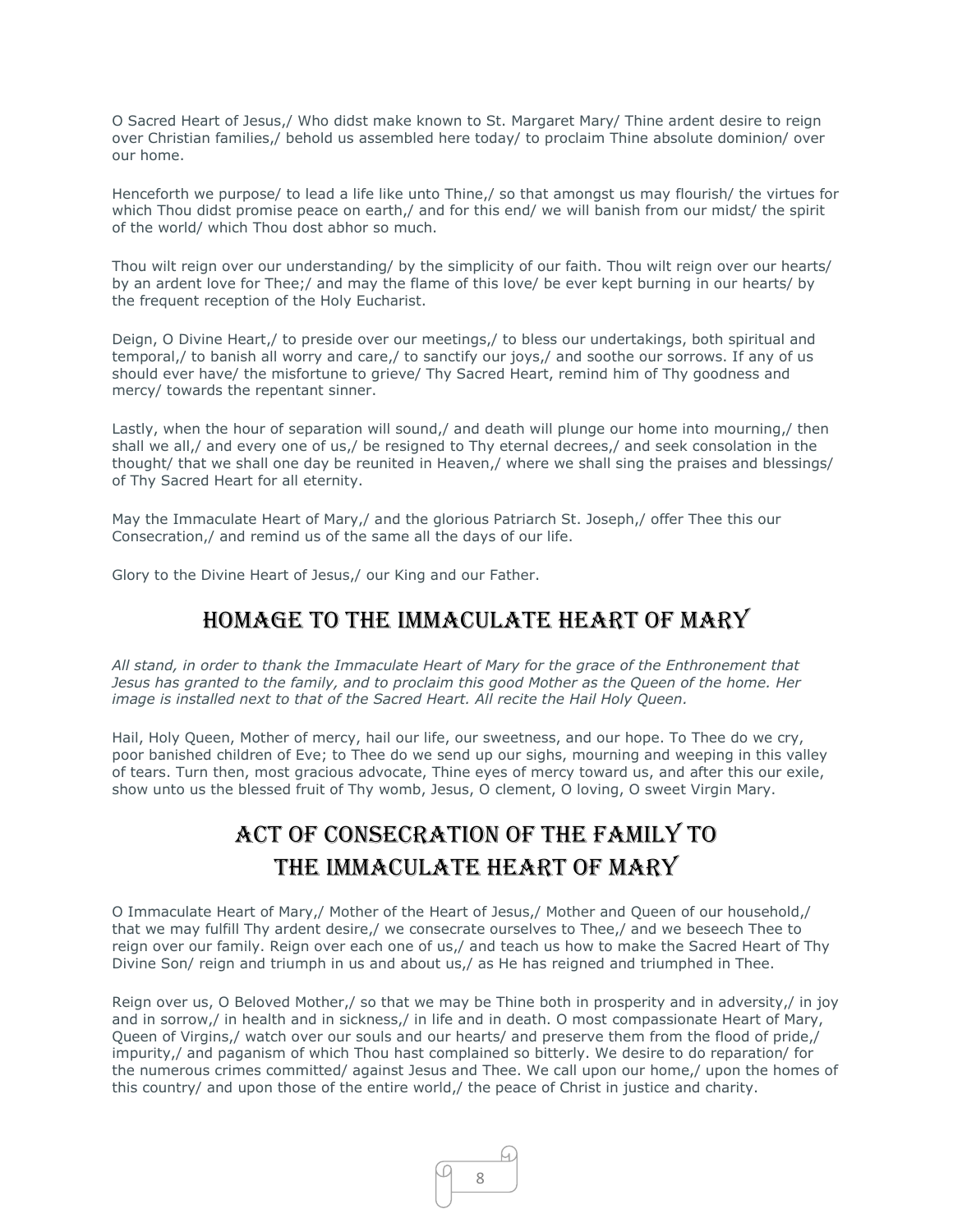Wherefore we promise/ to imitate Thy virtues,/ by a practical Christian life,/ and by frequent and fervent Holy Communion,/ regardless of human respect. We come with confidence to Thee,/ O Throne of Grace and Mother of Fair Love;/ inflame us with the same divine fire/ which has inflamed Thine own Immaculate Heart. Kindle in our hearts and homes,/ the love of purity,/ an ardent zeal for souls,/ and desire for the holiness of family life. We accept now,/ all the sacrifices that the Christian life will impose on us/ and we offer them to the Heart of Jesus,/ by Thy Immaculate Heart,/ in a spirit of reparation and of penance. To the Sacred Hearts of Jesus and Mary/ be love, honor, and glory forever and ever! *Amen.*

### Prayer for Absent and Dead Family Members

*No one should be absent on this solemn occasion, therefore those who have died should be called to mind. Thus say one Our Father and one Hail Mary for these, and for those who are absent.*

Our Father ... & Hail Mary ...

**V.** May the souls of the faithful departed, through the mercy of God, rest in peace. **R.** *Amen.*

**V.** Sanctify, O Lord, those who devote themselves to Thy service.

**R.** And all those who place their hope in Thee.

## Consecration to the Sacred Heart of Jesus For Children

*If the children are present, they may recite the following prayer:*

O Sacred Heart of Jesus,/ Heart of our best Friend and most lovable King/ Thou hast set up Thy throne in this house,/ in order to always live with us,/ say to us those same words:/ Let the little children come unto Me./ Behold us, O Sacred Heart of Jesus, kneeling at Thy feet/ and promising from now on/ to be as obedient and respectful as Thou wast to Thy holy Parents! at the little house at Nazareth,/ so that we may grow both in virtue and wisdom along with age. Most lovable Heart of Jesus,/ Thou wishest also to possess our hearts,/ for Thou hast said:/ My child, give Me your heart./ Thou wishest to remain alone in our hearts,/ and We must console Thee by our love,/ for all those who do not know Thee or do not desire to love Thee. Most sweet Jesus, Divine Friend of children,/ receive our hearts,/ make them pure, holy and happy,/ Receive also our bodies, our souls,/ and all our strength. We consecrate ourselves to Thee! now and forever. Be Thou alone our King. All our thoughts, and our words,/ our actions, and our prayers,/ we consecrate to Thee,/ our Friend and our King.

All for Thee,/ O Sacred Heart of Jesus!

*The children may recite a poem or sing a hymn in honor of the Sacred Heart.*

### Prayer of Thanksgiving

*The whole family recites the following prayer:*

Glory be to Thee,/ O Sacred Heart of Jesus,/ for the infinite mercy/ Thou hast bestowed/ upon the privileged members of this family. Thou hast chosen it/ from thousands of others,/ as a recipient of Thy love/ and as a sanctuary of reparation/ wherein Thy most loving Heart/ shall find consolation for the ingratitude of men. How great, O Lord Jesus,/ is the confusion of this portion/ of Thy faithful flock! as we accept the unmerited honor/ of seeing Thee preside/ over our family. Silently we adore Thee,/ overjoyed to see Thee/ sharing under the same roof/ the toils, cares and joys/ of Thy innocent children. It is true we are not worthy/ that Thou shouldst enter our humble abode,/ but Thou hast already reassured us,/ when Thou didst reveal Thy Sacred Heart to us,/ teaching us to find in the

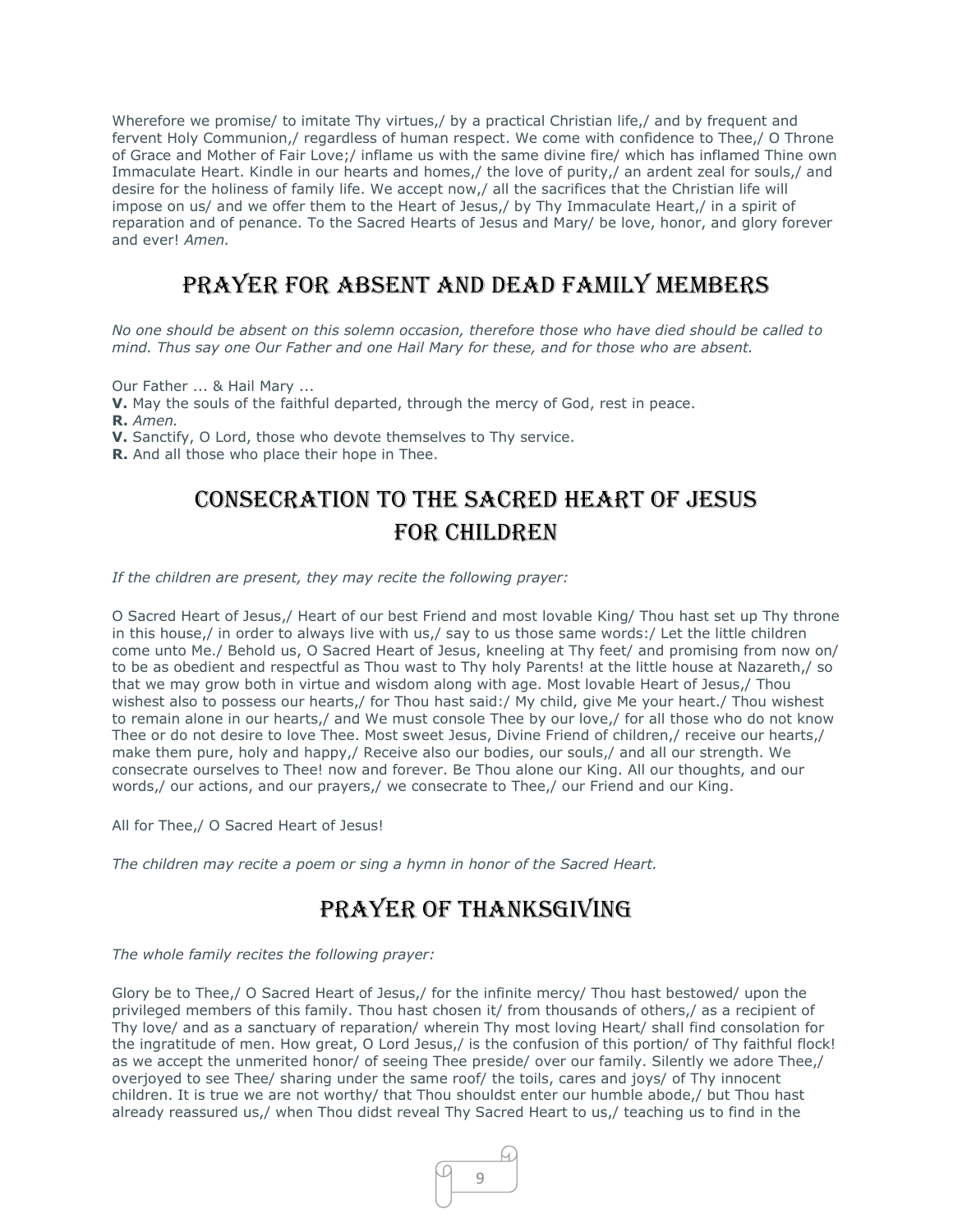wound of Thy Sacred Side/ the source of grace and life everlasting. In this loving and trusting spirit/ we give ourselves to Thee, Thou who art unchanging Life. Remain with us, Most Sacred Heart,/ for we feel an irresistible desire to love Thee and make Thee loved.

May our home be for Thee a haven/ as sweet as that of Bethany,/ where Thou canst find rest/ in the midst of loving friends,/ who like Mary have chosen the better part/ in the loving intimacy of Thy Heart.

May this home be for Thee,/ O beloved Savior,/ a humble but hospitable refuge,/ during the exile imposed on Thee by Thine enemies. Come, then Lord Jesus, come,/ for here as at Nazareth,/ we have a tender love for the Virgin Mary,/ Thy sweet Mother, whom Thou hast given us to be our Mother. Come, to fill with Thy sweet presence/ the vacancies which misfortune and death have wrought in our midst.

O most faithful Friend,/ hadst Thou been here in the midst of sorrow,/ our tears would have been less bitter:/ the comforting balm of peace/ would then have soothed these hidden wounds,/ which are known to Thee alone. Come, for even now perhaps,/ there is drawing near for us the twilight of tribulation,/ and the decline of the passing days of our youth and our illusions. Stay with us, for already it is late,/ and a perverted world seeks to envelop us/ in the darkness of its denials/ while we wish to adhere to Thee/ who alone art the Way, the Truth, and the Life. Repeat for us those words Thou didst utter of old:/ This day I must abide in this home (Lk. 19:5).

Yes, dear Lord,/ take up Thy abode with us,/ so that we may live/ in Thy love and in Thy presence,/ we who proclaim Thee as our King and wish no other. May Thy triumphant Heart, O Jesus,/ be forever loved,/ blessed,/ and glorified in this home. Thy Kingdom come! *Amen!*

Sacred Heart of Jesus, Thy kingdom come! (Thrice)/ Immaculate Heart of Mary, pray for us!/ St. Joseph, pray for us!/ St. Pius X, pray for us!/ St. Margaret Mary Alacoque, pray for us!/ St. Claude de la Columbiere, pray for us!/ Long live the Sacred Heart of Jesus forever and ever. *Amen*

#### Blessing of the Priest

*The priest blesses those present by the usual formula:* 

### Benedictio Dei omnipotentis, Patris, et Filii, et Spiritus Sancti, descendat super vos et maneat semper. Amen.

*Both the priest and the family sign the Certificate of Enthronement. This great document is to be reserved with the other keepsakes of the family, or framed and hung near the Sacred Heart.*

# Renewal of the Family Consecrations

*If possible, recite as a family each day the following small acts of consecration:*

# Renewal of the Consecration to the Sacred Heart

Sweet Saviour,/ kneeling humbly at Thy feet,/ we renew the consecration of our family to Thy Divine Heart. Be forever our King;/ we have full and complete confidence in Thee. May Thy spirit fill our

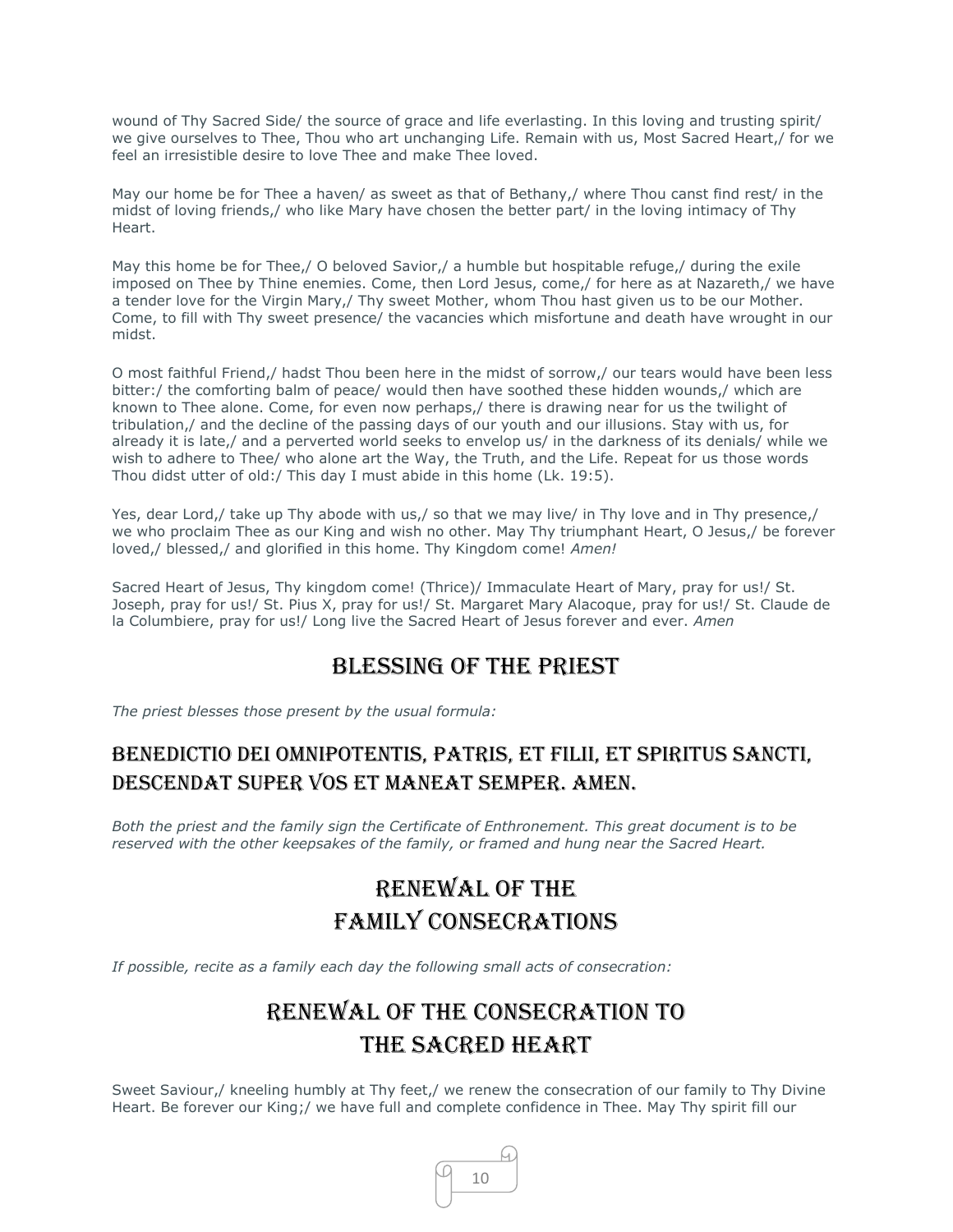thoughts,/ our desires,/ our words, and our works. Bless our undertakings. Take part in our joys,/ our trials, and our labors. Grant to us to know Thee better,/ to love Thee more,/ and to serve Thee without fail. From one pole of the earth to the other may the cry resound: Beloved, blessed, and glorified/ be everywhere and forever/ the Triumphant Heart of Jesus! *Amen.*

# Renewal of the Consecration to the Immaculate Heart

O Immaculate Heart of Mary,/ Mother of the Heart of Jesus,/ Mother and Queen of our household,/ that we may fulfill Thy ardent desire,/ we consecrate ourselves to Thee,/ and we beseech Thee to reign over our family. Reign over each one of us,/ and teach us how to make the Sacred Heart of Thy Divine Son/ reign and triumph in us and about us,/ as He has reigned and triumphed in Thee.

We come with confidence to Thee,/ O Throne of Grace and Mother of Fair Love;/ inflame us with the same divine fire/ which has inflamed Thine own Immaculate Heart. Kindle in our hearts and homes,/ the love of purity,/ an ardent zeal for souls,/ and desire for the holiness of family life. We accept now,/ all the sacrifices that the Christian life will impose on us/ and we offer them to the Heart of Jesus,/ by Thy Immaculate Heart,/ in a spirit of reparation and of penance. To the Sacred Hearts of Jesus and Mary/ be love, honor, and glory forever and ever! *Amen.*

#### *Parents! Pray Together with Your Children!*

### Suggested Devotional Practices

- 1. Frequent and even daily attendance at Mass by at least one member of the family, and Communion of Reparation.
- 2. Observance of the First Friday of each month. (Holy Mass, Communion of Reparation, renewal of act of consecration before enthroned image).
- 3. Daily family Rosary before the enthroned image of the Sacred Heart, with renewal of the act of consecration. (short form).
- 4. Celebration of the Feast of the Sacred Heart by the entire family; attendance at Mass, Communion for the extension of the Reign of the Sacred Heart through the Enthronement; family gathering and celebration at home, with renewal of Enthronement; special party for the children.
- 5. Observe the month of June, the month of the Sacred Heart; keep flowers before the throne. Mass and communion as often as possible.
- 6. Night adoration in the home. Any hour between 9:00 and 6:00, by any one or all the members of the family at least once a month.
- 7. Celebrate the Feast of the Immaculate Heart of Mary on the 22nd of August. Mass, Communion, and consecration of the family to the Immaculate Heart.
- 8. Doing the following four things in a spirit of reparation for sins committed against the Immaculate Heart of Mary: Make the Five First Saturdays in reparation to the Immaculate Heart of Mary with (1) Confession of reparation within eight days of the First Saturday (2) Holy Mass and Communion of reparation; (3) Five decades of the Rosary; (4) Fifteen minutes meditation on the fifteen mysteries of the Rosary.
- 9. Practice devotion to the Holy Ghost. Recite the chaplet of the Holy Ghost.
- 10. Visit, often, Jesus in the Most Holy Sacrament of the Altar. Use the booklet, *Visits to the Blessed Sacrament*, by St. Alphonsus to assist you in making these visits more fervently and profitably for your soul and heart.

11